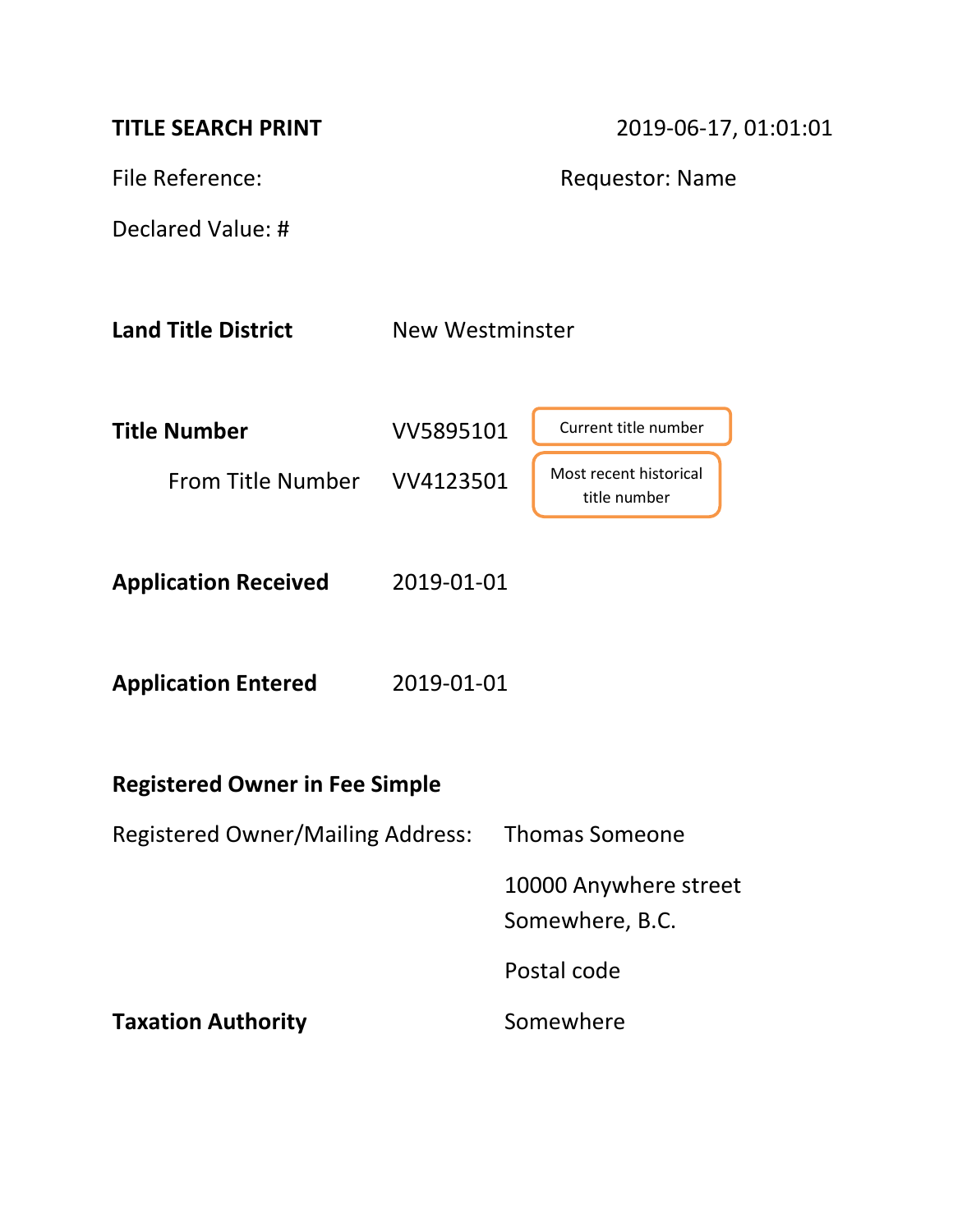## **Description of Land:**

Parcel Identifier: 111-222-333

PID or Parcel Identifier Number

Legal Description:

Lot 1000 Section 1000 Township 1000 New Westminster District Plan

100

'**100**' is the number of the item to be scanned (Artifact ID) when making a Scan on Demand request. Ensure the plan is not currently imaged by firstly searching various plan prefixes, such as NWP100, LMS100, or EPP100, in myLTSA portal under *Searches > Plan Search*. Most plans are already imaged in myLTSA.

**Legal Notations**

ZONING REGULATION AND PLAN UNDER

THE AERONAUTICS ACT (CANADA)

FILED: DATE UNDER NO. VV10580

PLAN NO. 10580

THIS TITLE MAY BE AFFECTED BY A PERMIT UNDER PART 29 OF THE MUNICIPAL ACT, SEE DF VV458505 EXPIRES: N/A

THIS TITLE MAY BE AFFECTED BY A PERMIT UNDER PART 26 OF THE LOCAL GOVERNMENT ACT, SEE VV7508952

HERETO IS ANNEXED EASEMENT VV405890 OVER LOT 0 PPP44058